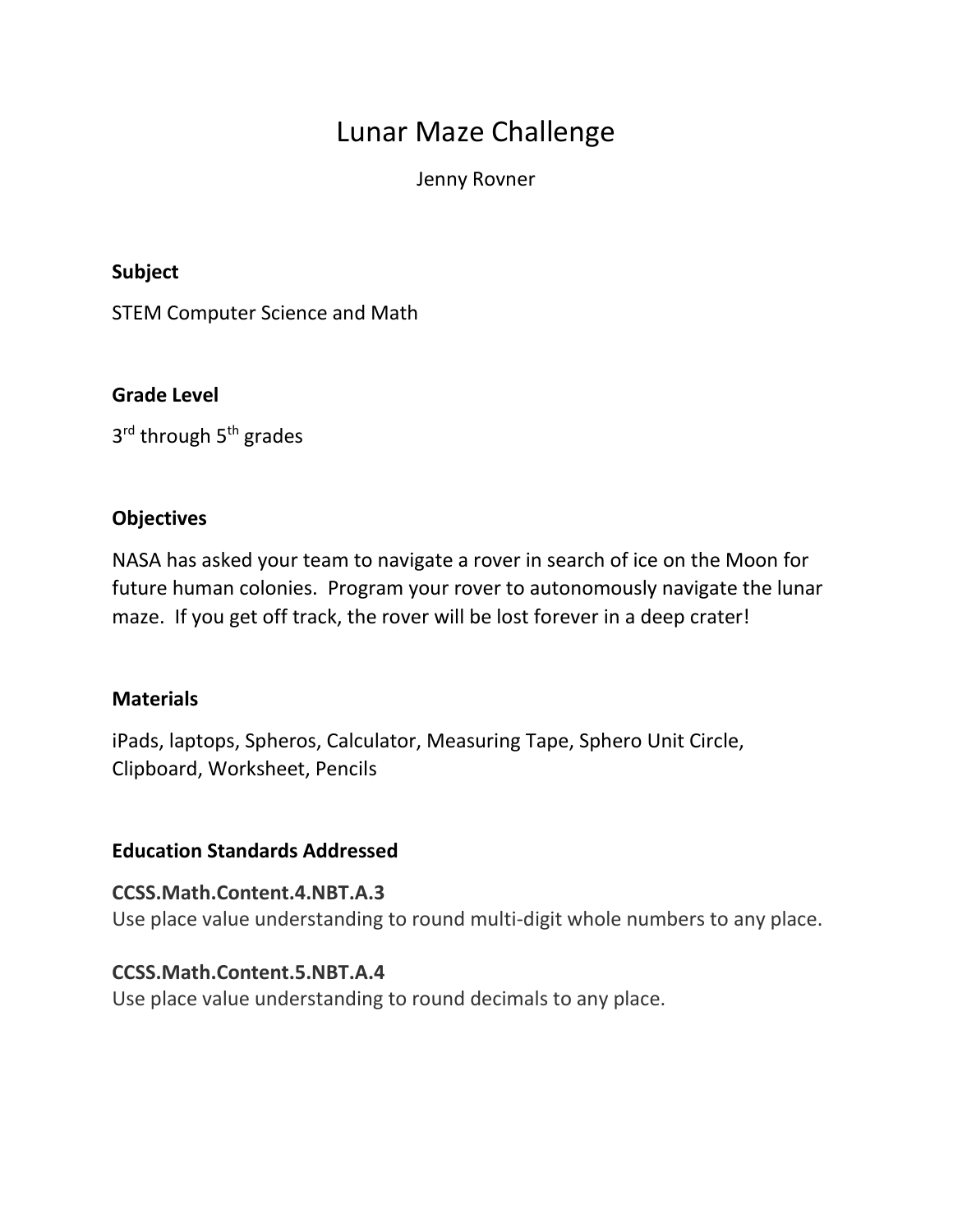## **CCSS.Math.Content.5.NF.B.3**

Interpret a fraction as division of the numerator by the denominator  $(a/b = a \div b)$ . Solve word problems involving division of whole numbers leading to answers in the form of fractions or mixed numbers, e.g., by using visual fraction models or equations to represent the problem.

## **CCSS.Math.Content.5.NF.B.7**

Apply and extend previous understandings of division to divide unit fractions by whole numbers and whole numbers by unit fractions.

## **CCSS.Math.Content.7.NS.A.2**

Apply and extend previous understandings of multiplication and division and of fractions to multiply and divide rational numbers.

## **CCSS.Math.Content.HSN-Q.A.3**

Choose a level of accuracy appropriate to limitations on measurement when reporting quantities.

#### **Activities and Procedure**

(Students should have a laptop for their group where they have the activity on screen for watching videos and completing each step as they go.)

<https://edu.sphero.com/cwists/cwistings/1386278/13154>

#### Step 1 – Your Mission

NASA has asked your team to navigate a rover in search of ice on the Moon for future colonies. Program your rover to autonomously navigate the lunar maze. If you get off track, the rover will be lost forever in a deep crater!

Program the SPRK robot to go through the maze all by itself. If the rover goes outside the lines, you will be lost forever in a crater.

Watch YouTube video:

<https://www.youtube.com/watch?v=9jI8Uqip60w>

Watch YouTube video: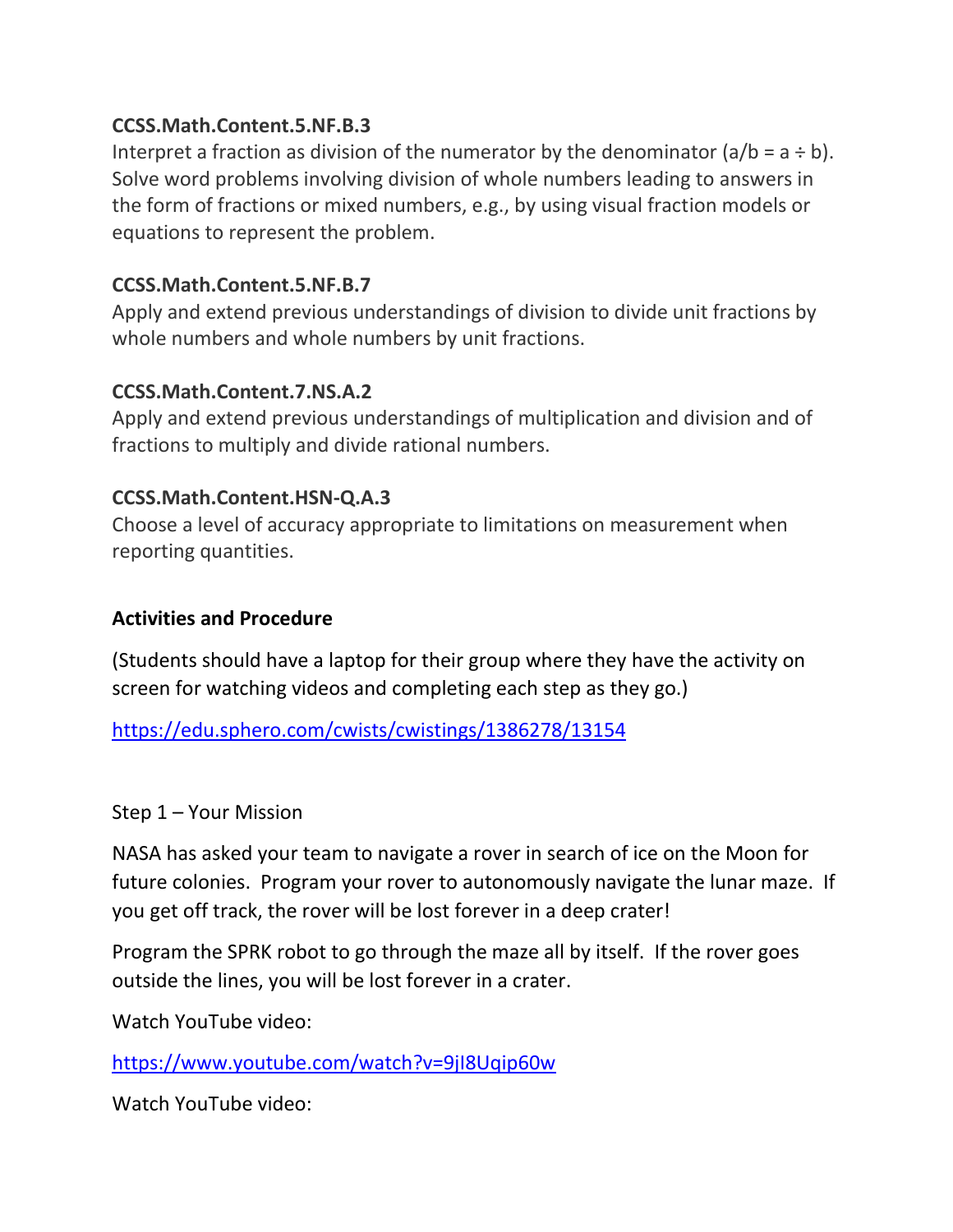<https://www.youtube.com/watch?v=x2adl6LszcE>

Step 2 – How to Program

Learn the basics of how to program a square in the Sphero EDU app.

Watch YouTube video:

<https://www.youtube.com/watch?v=ZfpPvnEsbto>

Step 3 – Lights and Sounds

Create a program in Sphero EDU. The "home" screen is at the bottom where you will find movements, lights, and sounds to use while programming the robot.

Step 4 – Roll

The roll block can be found under the Movement tab. This is what allows the sphero to move. The first part of the roll block is for direction. Forward  $-0$ degrees, Right – 90 dgrees, Backwards – 180 dgrees, Left – 270 dgrees. The second part of the roll block is for speed. This activity will use a speed of 40. The third part of the roll block is time in seconds. This activity is a speed of 40 per 1 second. (1s)

Step 5 – Delay

The delay block is found under the purple "controls" tab. This allows the robot to pause.

Step 6 – Getting into Groups

The activity is best done in groups of 3. There will be 2 program designers and a coder. One program designer will be in charge of measuring the length of the maze the SPRK robot needs to travel, as well as the angle the robot will need to turn. The second designer will have the clipboard and worksheet to record the measurements for the maze. They will then use the calculator to determine how many seconds the SPRK will need to travel for. The coder will take the data from the two program designers and input the data in the Sphero EDU app.

Step 7 – The Recipe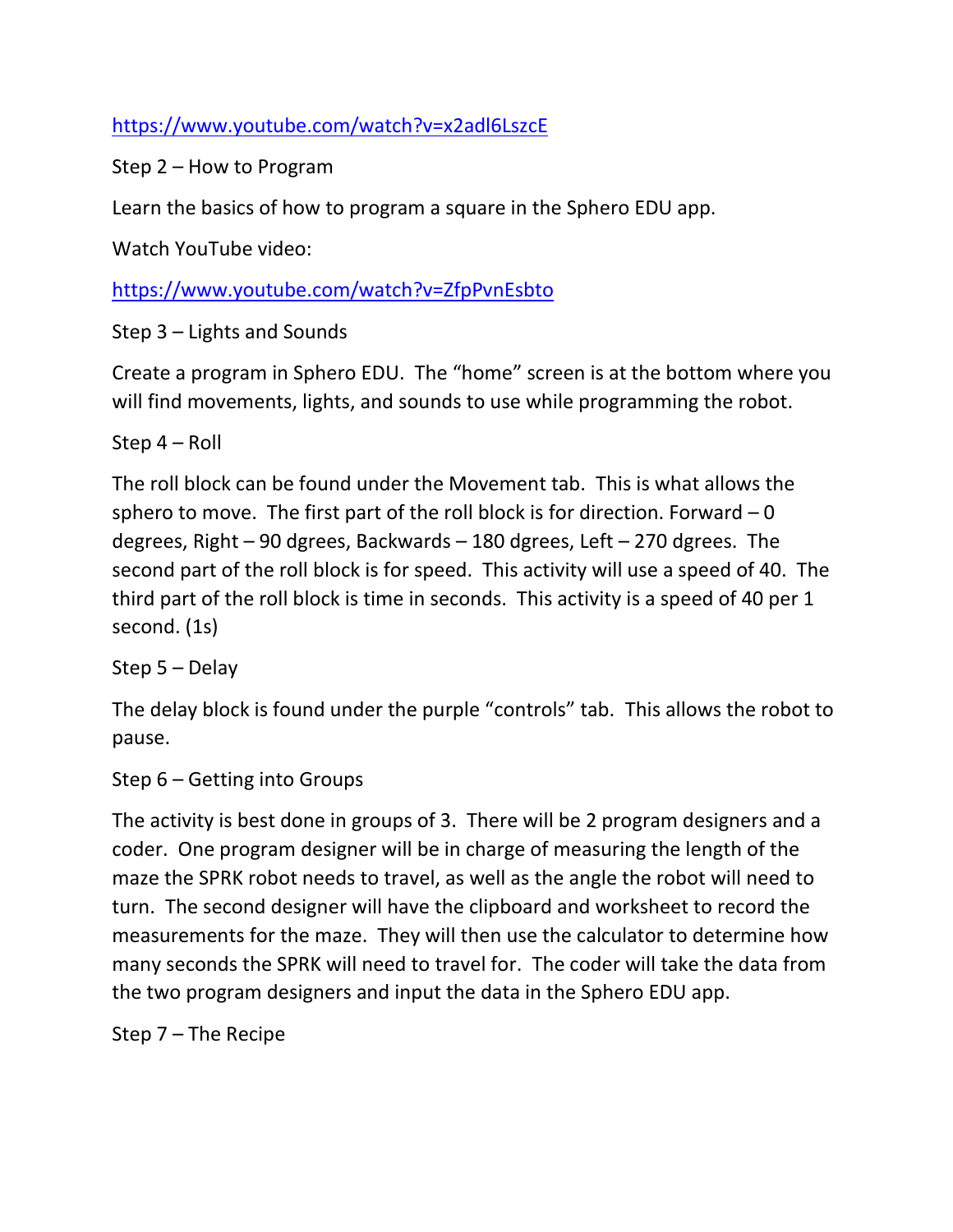Following a recipe allows you to back the perfect cake. When writing code, it is like writing a recipe for your robot to follow. Luckily the worksheet is your recipe. Each block of code corresponds to a row on the worksheet.

## Step 8 – Let's do the math!

Before you start programming your maze, the first thing you need to do is the Roll Test. Program the SPRK to travel for 1 second at a speed of 40. Measure how far the SPRK goes from where it starts to where it stops rolling in inches. After measuring this write it on the worksheet as D, distance traveled. Your D, distance traveled will stay the same throughout the entire activity.

When programming your SPRK through the maze, the distance the SPRK needs to travel in the maze is the "Distance for SPRK to travel" and the "Distance traveled" will always be your variable D that was found during the roll test.

To find out how many seconds the SPRK needs to travel in the maze divide the "Distance for SPRK to travel"/"Distance traveled from roll test"!

## **Closure**

At the end of the activity, each maze group shares out their code and presents their Sphero run through the lunar maze.

#### **Differentiation**

Ozobots can be used in place of the Sphero robots for younger grades. Students would not use the Lunar Maze Challenge worksheet. Instead, they would use ozoblockly to program distance in steps and speed in fast or slow.

#### **Resources**

<https://edu.sphero.com/cwists/cwistings/1386278/13154>

[www.edu.sphero.com](http://www.edu.sphero.com/)

Activity designed by **ameineke**